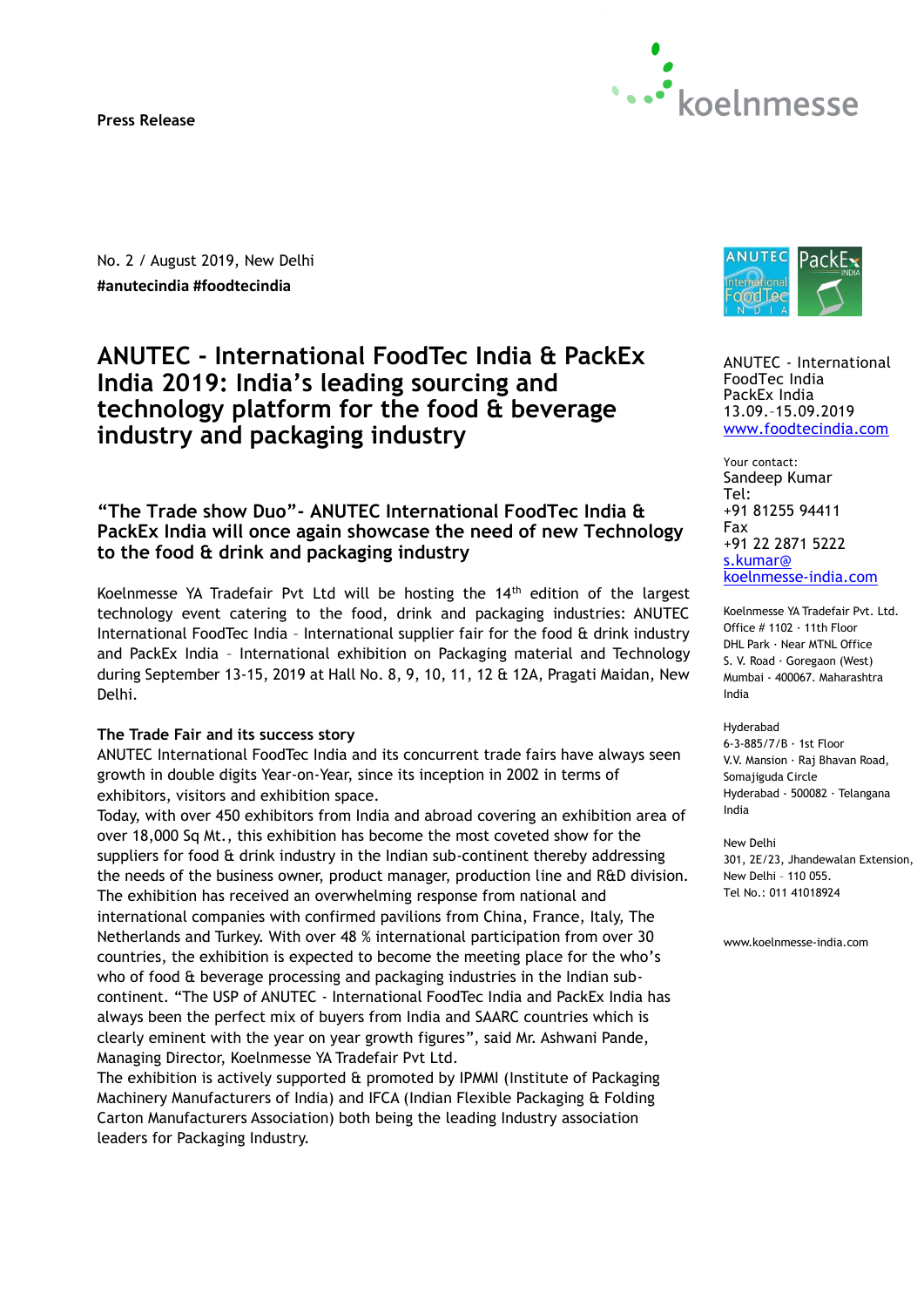

Page 2/3

Food processing is an important link between agriculture sector and the consumers. Importance of logistics and supply chain management is increasing at the global level especially in food processing. The policy makers have identified food processing as a key sector which will increase growth in sectors like manufacturing, packaging, supply chain and transportation. The Indian food processing sector is poised to attract \$ 33 billion of investments and generate employment of 9 million person days by the year 2024.

According to the data provided by the Department of Industrial Policies and Promotion (DIPP), the food processing sector in India has received around US \$ 7.54 billion worth of Foreign Direct Investment (FDI) during the period April 2000-March 2017. FDI inflow into the sector stood at \$ 904.90 million during 2017-18. The food processing sector is annually seeing a growth of more than 11 %.

The Government of India aims to boost growth in the food processing sector by leveraging reforms such as 100 % foreign direct investment (FDI) in marketing of food products and various incentives at central and state government level along with a strong focus on supply chain infrastructure.

# **Koelnmesse - Global Competence in Food and FoodTec**:

Koelnmesse is an international leader in organising food fairs and events regarding food and beverage processing. Trade fairs such as the Anuga, ISM and Anuga FoodTec are established world leaders. Koelnmesse not only organises food trade fairs in Cologne, Germany, but also in further growth markets around the globe, for example, in Brazil, China, Colombia, India, Italy, Japan, Thailand, the United States and the United Arab Emirates, which have different focuses and contents. These global activities enable us to offer our customers a network of events, which in turn grant access to different markets and thus create a basis for sustainable and stable international business.

Further Information is available at: <http://www.global-competence.net/food/>

## **The next events:**

Cibus Tec - The International Food Processing & Packaging Exhibition from the heart of the Italian Food Valley, Parma 22.10. - 25.10.2019 Andina Pack - International Converting, Processing and Packaging Exhibition for the Food, Pharma and Cosmetic Industry, Bogotá 19.11. -22.11.2019

ProSweets Cologne- The international supplier trade fair for the sweets and snacks Industry, Cologne 02.02. - 05.02.2020

## **Note for editorial offices:**

The ANUTEC & PackEx India photos are available in our image database on the Internet at [www.foodtecindia.com](http://www.foodtecindia.com/) in the "Homepage" section. Press information is available at: [http://www.foodtecindia.com/press\\_release.php](http://www.foodtecindia.com/press_release.php) If you reprint this document, please send us a sample copy.